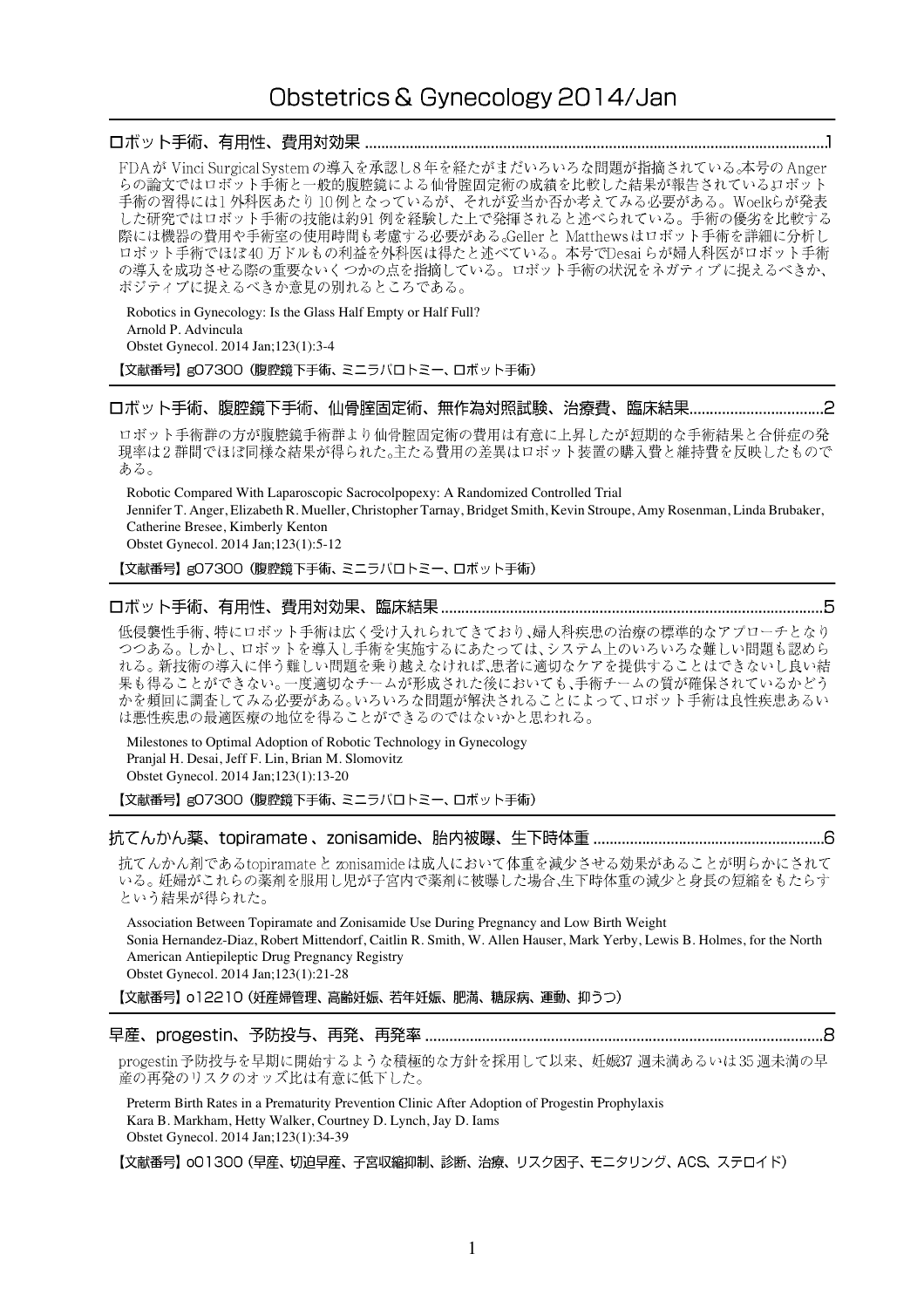## 

すべての女性を対象とし調査したところ、妊娠第2三半期における母体血中ビタミンDレベルの低下は SGAの児 の出産のリスクと相関し、白人と非肥満のサブグループの女性においても同様な相関が認められた。

Maternal Vitamin D Status and Small-for-Gestational-Age Offspring in Women at High Risk for Preeclampsia Alison D. Gernand, Hyagriv N. Simhan, Steve Caritis, Lisa M. Bodnar Obstet Gynecol. 2014 Jan;123(1):40-48

【文献番号】 oO1400 (SGA、LGA、IUGR、IUFD、FGR)

# 

ハイリスク HPV が認められない女性においてHPV6、11、42の単一あるいは複合感染が認められた場合、その後 3年間で子宮頚部前癌病変のリスクの上昇は認められなかった。HPV6、11、42の単一あるいは複合感染の検査は 患者にとってメリットはなく中止すべきであると思われる。

Three-Year Risk of Cervical Precancer and Cancer After the Detection of Low-Risk Human Papillomavirus Genotypes Targeted by a Commercial Test

Philip E. Castle, William C. Hunt, Erika Langsfeld, Cosette M. Wheeler, for the New Mexico HPV Pap Registry Steering Committee

Obstet Gynecol. 2014 Jan;123(1):49-56

【文献番号】g02800 (細胞診、コルポスコープ、スクリーニング、パピローマウイルス、LEEP、円錐切除、生検)

# 子宮頚癌、スクリーニング、HPVテスト、ハイリスク HPV、ローリスクHPV、CIN3 .......................16

ハイリスク HPV テストが陰性であった場合、細胞診で正常と判定されたものと比較してもCIN3以上の病変をみ る割合は低く長期的に問題が起こらないと考えてよい。ローリスクHPVが検知されたとしてもCIN3以上の病変 の予測因子とはならない。子宮頚癌のスクリーニングにはローリスクHPVテストは含めるべきではない。

High-Risk and Low-Risk Human Papillomavirus and the Absolute Risk of Cervical Intraepithelial Neoplasia or Cancer Louise T. Thomsen, Kirsten Frederiksen, Christian Munk, Jette Junge, Philip E. Castle, Thomas Iftner, Susanne K. Kjaer Obstet Gynecol. 2014 Jan;123(1):57-64

【文献番号】g02800 (細胞診、コルポスコープ、スクリーニング、パピローマウイルス、LEEP、円錐切除、生検)

#### 

子宮摘出術の際に両側卵管- 卵巣を摘出することによって、卵巣および腹膜癌の発現頻度を低下させることができ る。一側の卵巣を摘出することによって卵巣癌の頻度を低下させることができると思われるが、さらに検討が必要 である。

Ovarian Cancer Rates After Hysterectomy With and Without Salpingo-Oophorectomy John K. Chan, Renata Urban, Angela M. Capra, Vanessa Jacoby, Kathryn Osann, Alice Whittemore, Laurel A. Habel Obstet Gynecol. 2014 Jan;123(1):65-72

【文献番号】gO4120 (悪性卵巣腫瘍)

#### 

先を見越して卵巣癌に関わると思われる症状を基に診断を下したとしても必ずしも適応とならない手術の実施頻 度は低値に留まった。少数の卵巣癌が症状を基にした診断検査で発見された。

Value of Symptom-Triggered Diagnostic Evaluation for Ovarian Cancer M. Robyn Andersen, Kimberly A. Lowe, Barbara A. Goff Obstet Gynecol. 2014 Jan;123(1):73-79

【文献番号】g04120 (悪性卵巣腫瘍)

#### 

妊娠中絶が適切な選択肢であると考えている大部分の女性の意思決定に超音波画像を見ることは影響を与えない という結果が得られた。中絶に関する意思決定のレベルが中等度あるいは低いとされる少数の女性においては超音 波画像を見ることが妊娠の継続を選択する一つの要因となる可能性がある。

Relationship Between Ultrasound Viewing and Proceeding to Abortion Mary Gatter, Katrina Kimport, Diana Greene Foster, Tracy A. Weitz, Ushma D. Upadhyay Obstet Gynecol. 2014 Jan;123(1):81-87

【文献番号】 r12200 (避妊、経口避妊薬、妊娠中絶、IUD、IUS、人口問題、リスク因子、スクリーニング)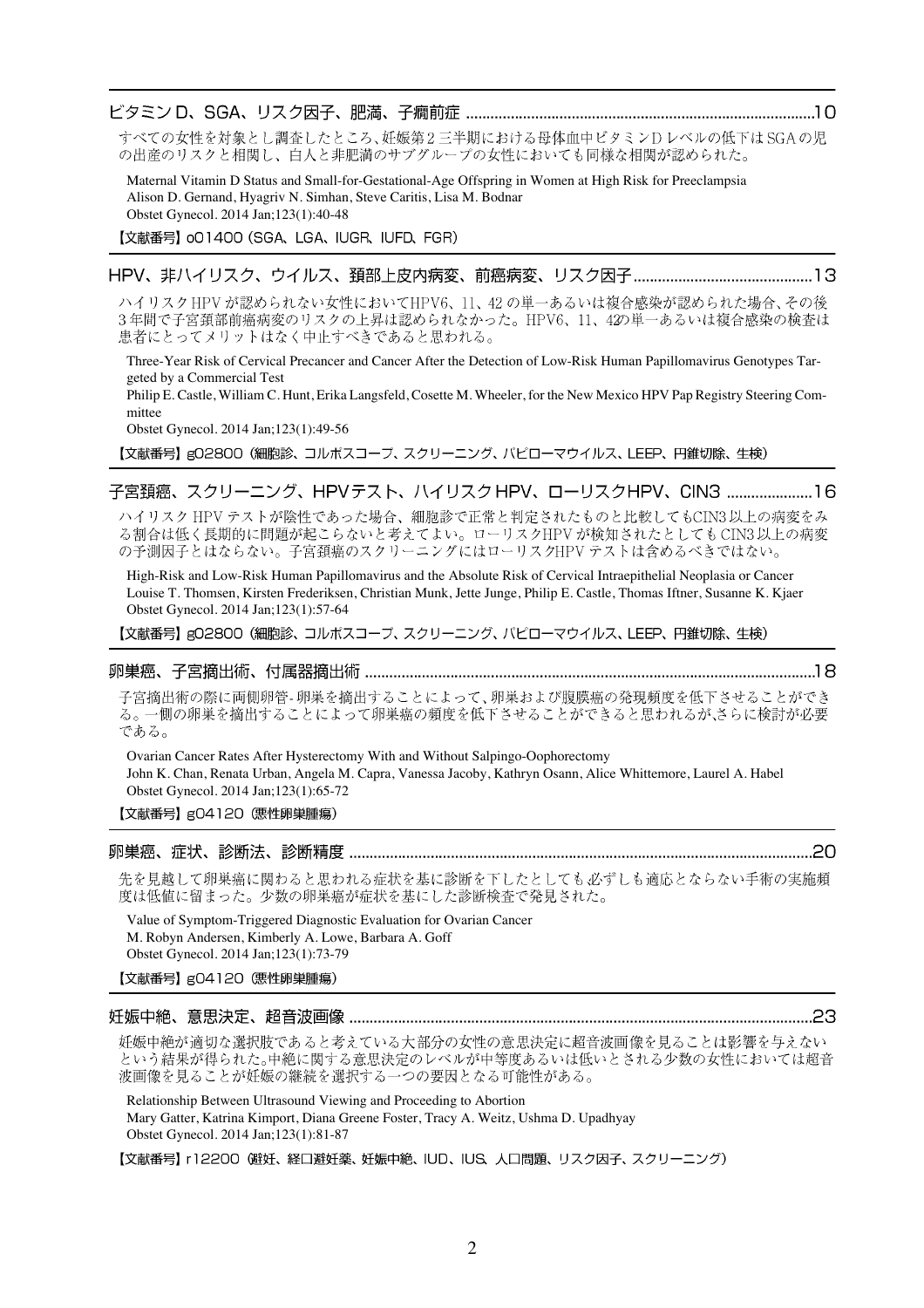#### 

骨盤形成術を受け術後に短期間留置カテーテルを使用した患者において、1日1回 nitrofurantoinを予防的に投与 したとしても術後の尿路感染のリスクを低下させることはできない。

Oral Antibiotics to Prevent Postoperative Urinary Tract Infection: A Randomized Controlled Trial Alexis A. Dieter, Cindy L. Amundsen, Autumn L. Edenfield, Amie Kawasaki, Pamela J. Levin, Anthony G. Visco, Nazema Y. Siddiqui Obstet Gynecol. 2014 Jan;123(1):96-103

【文献番号】gO7520 (術後合併症、術後癒着、術中合併症)

# 産科的合併症、母体年齢、喫煙、肥満、早産、低アプガールスコア、胎児死亡、新生児死亡 ..............26

年齢の高い個々の女性においては産科的リスクの絶対値は小さいが、30歳以降で出産する女性の数は大きいため、 社会全体として考えた場合には問題となる値となるのではないかと思われる。

Adverse Pregnancy Outcomes Related to Advanced Maternal Age Compared With Smoking and Being Overweight Ulla Waldenstrom, Vigdis Aasheim, Anne Britt Vika Nilsen, Svein Rasmussen, Hans Jarnbert Pettersson, Erica Shytt Obstet Gynecol. 2014 Jan;123(1):104-112

【文献番号】 o12210 妊産婦管理、高齢妊娠、若年妊娠、肥満、糖尿病、運動、抑うつ)

#### 

妊娠中に大麻、喫煙、違法薬剤、受動喫煙などに独立し、あるいは複合し被曝した場合、死産のリスクは上昇す る。大麻の使用が合法化される国が増えているが、将来死産のリスクは増加するものと思われる。

Association Between Stillbirth and Illicit Drug Use and Smoking During Pregnancy Michael W. Varner, Robert M. Silver, Carol J. Rowland Hogue, Marian Willinger, Corette B. Parker, Vanessa R. Thorsten, Robert L. Goldenberg, George R. Saade, Donald J. Dudley, Donald Coustan, Barbara Stoll, Radek Bukowski, Matthew A. Koch, Deborah Conway, Halit Pinar, Uma M. Reddy, for the Eunice Kennedy Shriver National Institute of Child Health and Human Development Stillbirth Collaborative Research Network

Obstet Gynecol. 2014 Jan;123(1):113-125

【文献番号】 o12221 妊娠合併症、歯周病、生活習慣、嗜好品、薬剤、環境汚染、薬物中毒、HIV、ワクチン)

#### 

産科の領域において輸血が行われる頻度が2001年から33%上昇している。このような例の大部分は出血に伴うも のであった。出血性素因や血小板異常あるいは前置胎盤などを認めた女性においては輸血のリスクは上昇すること から適切な対応が必要である。

Blood Transfusion During Pregnancy, Birth, and the Postnatal Period Jillian A. Patterson, Christine L. Roberts, Jennifer R. Bowen, David O. Irving, James P. Isbister, Jonathan M. Morris, Jane B. Ford

Obstet Gynecol. 2014 Jan;123(1):126-133

メッシュを用いた腟式手術を受けた患者においてメッシュの露出が認められた場合、露出部分を除去することに よって症状を改善することができる。メッシュの露出はほぼすべての患者において外科的な対応で処置することが できるが、しかし、疼痛や性交痛の改善は約半数の患者に留まった。

Symptom Resolution After Operative Management of Complications From Transvaginal Mesh Erin C. Crosby, Melinda Abernethy, Mitchell B. Berger, John O. DeLancey, Dee E. Fenner, Daniel M. Morgan Obstet Gynecol. 2014 Jan;123(1):134-139

【文献番号】g05100 (性器脱、便失禁、尿失禁、骨盤臓器脱、合併症、リスク因子、処置)